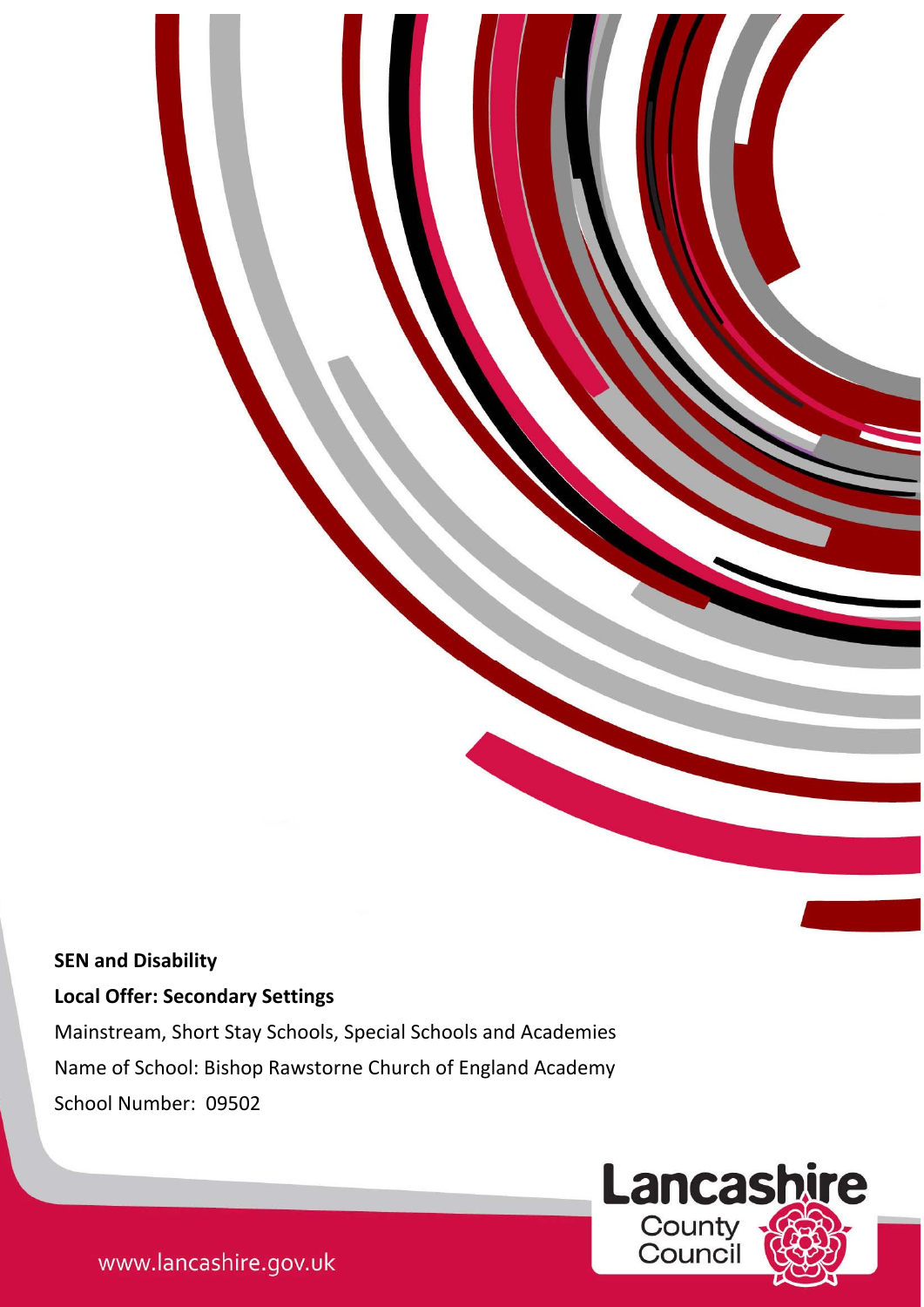| <b>School/Academy Name</b><br>and Address                                                              | <b>Bishop Rawstorne Church Of</b><br><b>England Academy,</b><br><b>Highfield Road,</b><br>Leyland,<br>Lancs PR26 9HH |            |                              | <b>Telephone</b><br><b>Number</b><br>Website<br><b>Address</b> | 01772 600349<br>bishopr.co.uk |  |
|--------------------------------------------------------------------------------------------------------|----------------------------------------------------------------------------------------------------------------------|------------|------------------------------|----------------------------------------------------------------|-------------------------------|--|
| Does the school<br>specialise in meeting<br>the needs of children<br>with a particular type<br>of SEN? | <b>No</b><br><b>No</b>                                                                                               | <b>Yes</b> | If yes, please give details: |                                                                |                               |  |
| What age range of<br>pupils does the school<br>cater for?                                              | 11 to 16                                                                                                             |            |                              |                                                                |                               |  |
| Name and contact<br>details of your school's<br><b>SENCO</b>                                           | <b>Miss Ellen Palmer</b><br>epalmer@bishopr.co.uk<br>01772600349                                                     |            |                              |                                                                |                               |  |

We want to ensure that we keep your information up-to-date. To help us to do this, please provide the name and contact details of the person/role responsible for maintaining details of the Local Offer for your school/academy.

| <b>Name of Person/Job</b><br><b>Title</b> | <b>Miss Ellen Palmer</b><br><b>SENCO</b> |       |                       |
|-------------------------------------------|------------------------------------------|-------|-----------------------|
| <b>Contact telephone</b><br>number        | 01772 600349                             | Email | epalmer@bishopr.co.uk |

# **Promoting Good Practice and Successes**

The Local Offer will give your school the opportunity to showcase any good practice you have around supporting children with Special Educational Needs to achieve their full potential. If you have any examples of good practice or success stories, we would encourage you to include these on your Local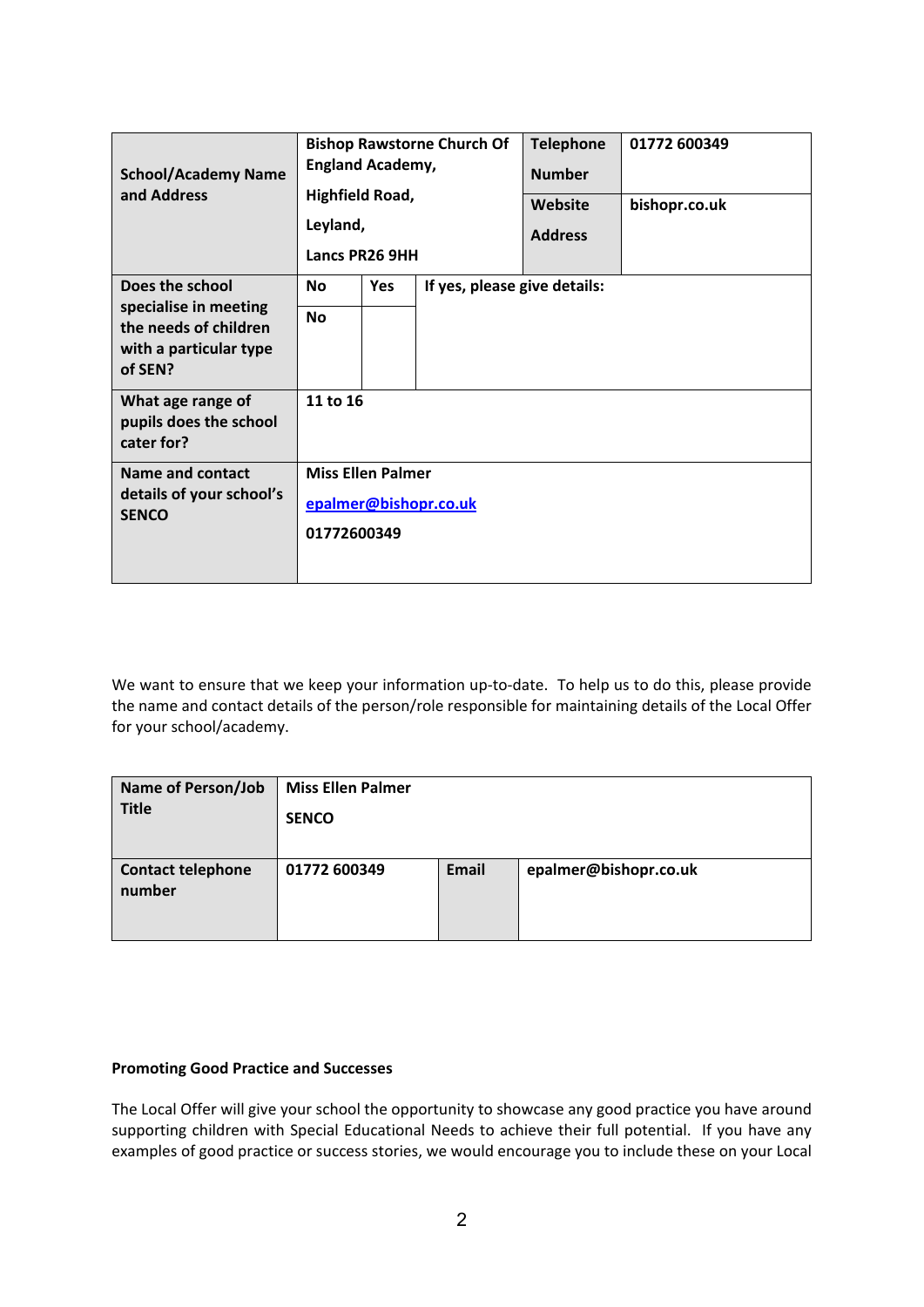Offer web pages. For reasons of confidentiality, please do not include a child's full name in any case studies you promote.

I confirm that our Local Offer has now been published on the school/academy website.

| Please give the URL<br>for the direct link<br>to your school's<br><b>Local Offer</b> | https://bishopr.co.uk/parents/policies-statements |      |                                 |
|--------------------------------------------------------------------------------------|---------------------------------------------------|------|---------------------------------|
| <b>Name</b>                                                                          | <b>Ellen Palmer</b>                               | Date | 26 <sup>th</sup> September 2018 |

**Please return the completed form by email to:** IDSS.SENDReforms@lancashire.gov.uk

The Local Authority's Local Offer can be found at www.lancashire.gov.uk/SEND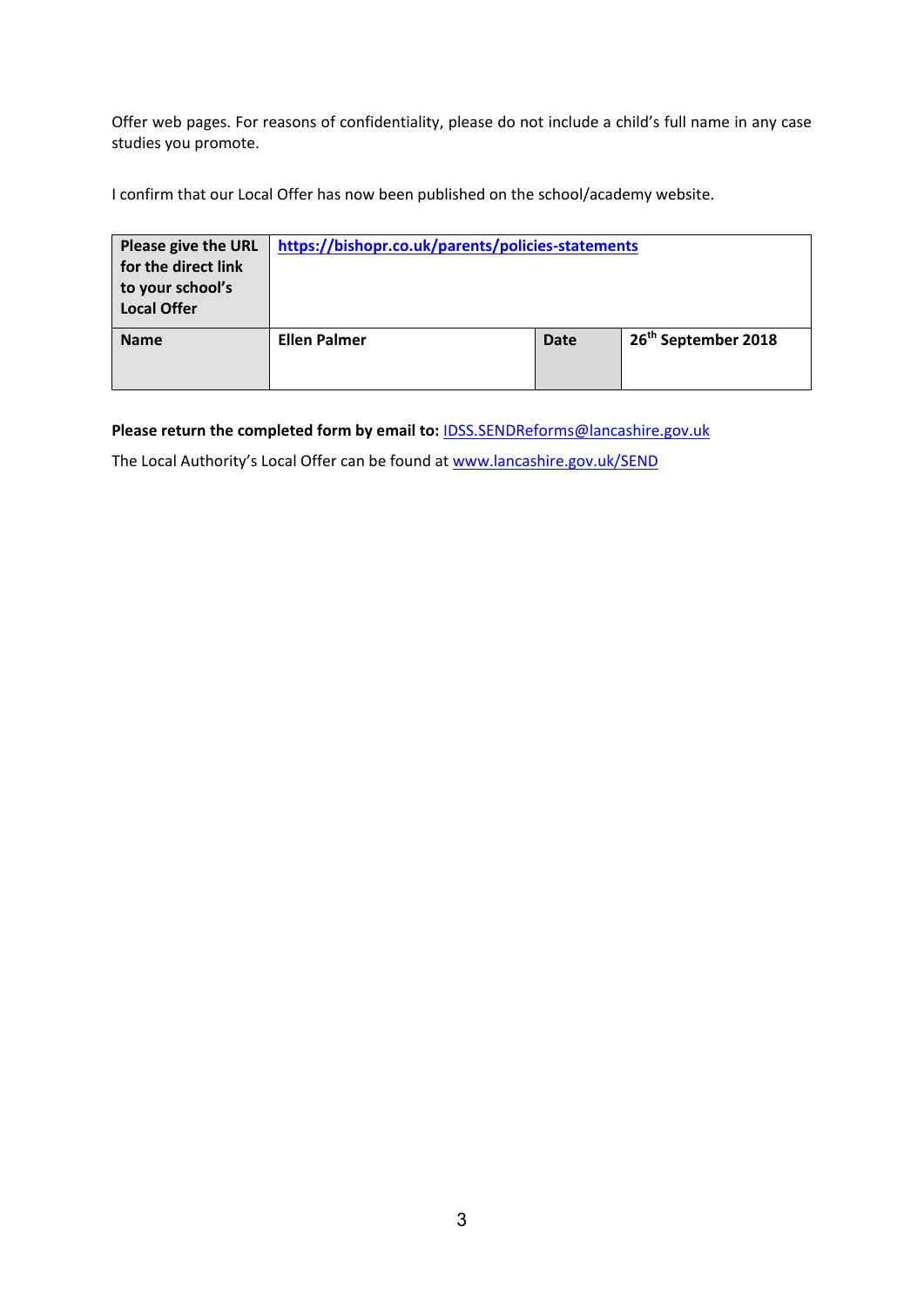#### **Accessibility and Inclusion**

#### **What the school provides**

- Our physical environment is safe and welcoming
- All classrooms benefit from window blinds and wall displays which are aesthetically pleasing, support the learning of the students and showcase good work.
- There are handrails on all stairs.
- There is clear visual signage around school and in all classrooms.
- The school offers visual timetables, photographs of staff and rooms to ensure students who need pictorial clues can access the timetable and become familiar with the staff, rooms and facilities they will encounter.
- Parents have the opportunity to request access arrangements for Parents' Evening.
- The school issues passes for students who need to leave the classroom early to ensure safe movement or who require access to a toilet or other facility.
- Support chairs are available for use in Science and Technology.
- Laptops are available should the need arise, however consistent use of a laptop will require a student to bring in their own.
- Full provision is made for those who need additional support for public examinations.
- Disabled toilets are available and disabled car parking spaces are marked out at the front of the school.
- Bishop Rawstorne CE Academy was built to accommodate fewer than the current average number of students.
- The school consists of a number of different buildings (six) located around the site all of which are wheelchair accessible on the ground floor. Three of these buildings have a ground floor only and one of which has a lift. The others are only accessible by staircase only.
- Corridors are narrow. Without careful planning there would be potential for congestion at lesson changeover in some areas.
- The dining rooms, main hall and gym areas are poor acoustically.
- The school does not use height adjustable tables, except in some science labortories.

# **Teaching and Learning**

#### **What school provides**

- The school actively promotes independence and we try to encourage students to this end, thereby preparing them for life after school. Collaborative learning can be seen in all lessons and students are encouraged to participate in these activities in and out of the classroom.
- Regular monitoring of students' progress and the setting of challenging year‐on‐year targets ensures that most make the appropriate levels of progress and beyond.
- Students undertake a broad and balanced curriculum and make good academic progress.
- A qualified full time first aider is available to assist with the support students may need and other members of staff also hold first aid qualifications.
- Specialist teachers are employed to assist and support our teaching. They support staff with the strategies and support mechanisms to help the students through not only their studies but 'life skills'.
- Reader Leader and Lexia are incorporated into the curriculum of students with weaknesses in literacy.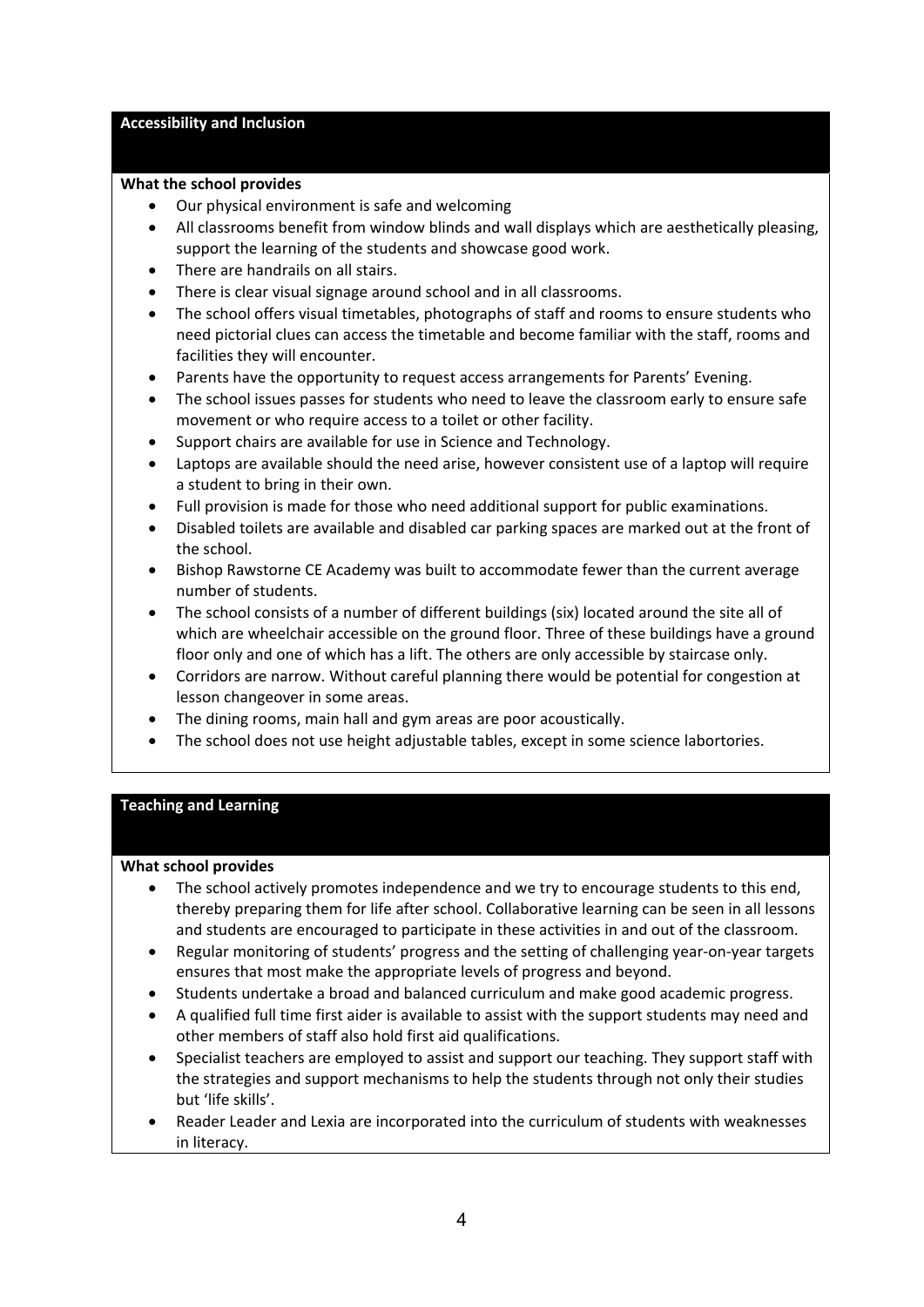- Literacy and numeracy interventions are available through timetabled lessons and extra‐ curriculum activities. Mastering these key foundation skills is a priority of the school. We strive to ensure all students have sufficient literacy and numeracy to access the curriculum and make appropriate progress.
- We have colleagues within the school who have specialisms in learning difficulties, SEND, social and communication skills, to name just a few.
- Students receive support with GCSEs and are tested in Year 9 to see if they are eligible for the GCSE access arrangements. School works within the examination board guidelines to put into place Access Arrangements that are appropriate and meet the needs of the individual pupil.
- Regular contact is made with parents through interim reviews, parents' evenings, as well as an open door policy where parents can phone the school at any time to discuss any issues and/or meetings can be arranged.
- Our Teaching Assistants (TA's) are generally assigned to departments meaning that they have the subject specific knowledge to support the students and staff in those particular subject areas.
- Students with SEND are usually identified through Year 6/7 transition.
- There are laptops available in school to enhance the learning process, and to assist identified students with handwriting difficulties, however availability is limited and students if needing the use of a laptop regularly are asked to bring in their own.
- School will consult staff from a variety of external agencies to advice and support across the range of SEND.
- Each teaching and non‐teaching member of staff is given relevant information at the start of the school year. Specialist nurses and agencies are able to provide advice and strategies for teaching students with SEND and medical conditions.
- Updates are made available to staff via staff briefings and face to face meetings.
- Training and staff development is given in house and through external courses.
- Individual teachers are responsible for making lessons accessible to all. Teachers are expected to apply a wide range of teaching strategies, including targeted questioning, peer coaching and the provision of differentiated tasks.
- Attendance and engagement is monitored regularly ensuring high levels of attendance. The school works closely with students and parents where this does not occur.
- The school refers in to an external counselling provider to help pupils who struggle with Social, Emotional and Mental health.

# **Reviewing and Evaluating Outcomes**

- All EHCPs are reviewed on an annual basis.
- Reviews are carried out in line with statutory guidance.
- Advice is provided by the school, external agencies, the student and the parent/carer. Documentation is shared in advance, and meetings held at mutually agreed times. Summary advice is sent to the LEA, the parent/carer and school. All reviews are 'Student‐Centred'.
- Progress of all students with SEND support is monitored termly by the SENCO in line with school assessment procedures.
- Internal tracking systems are used to highlight progress of individuals as well as identified groups.
- Progress data is shared with parents three times each year, in written format as well as face to face at parent's evenings.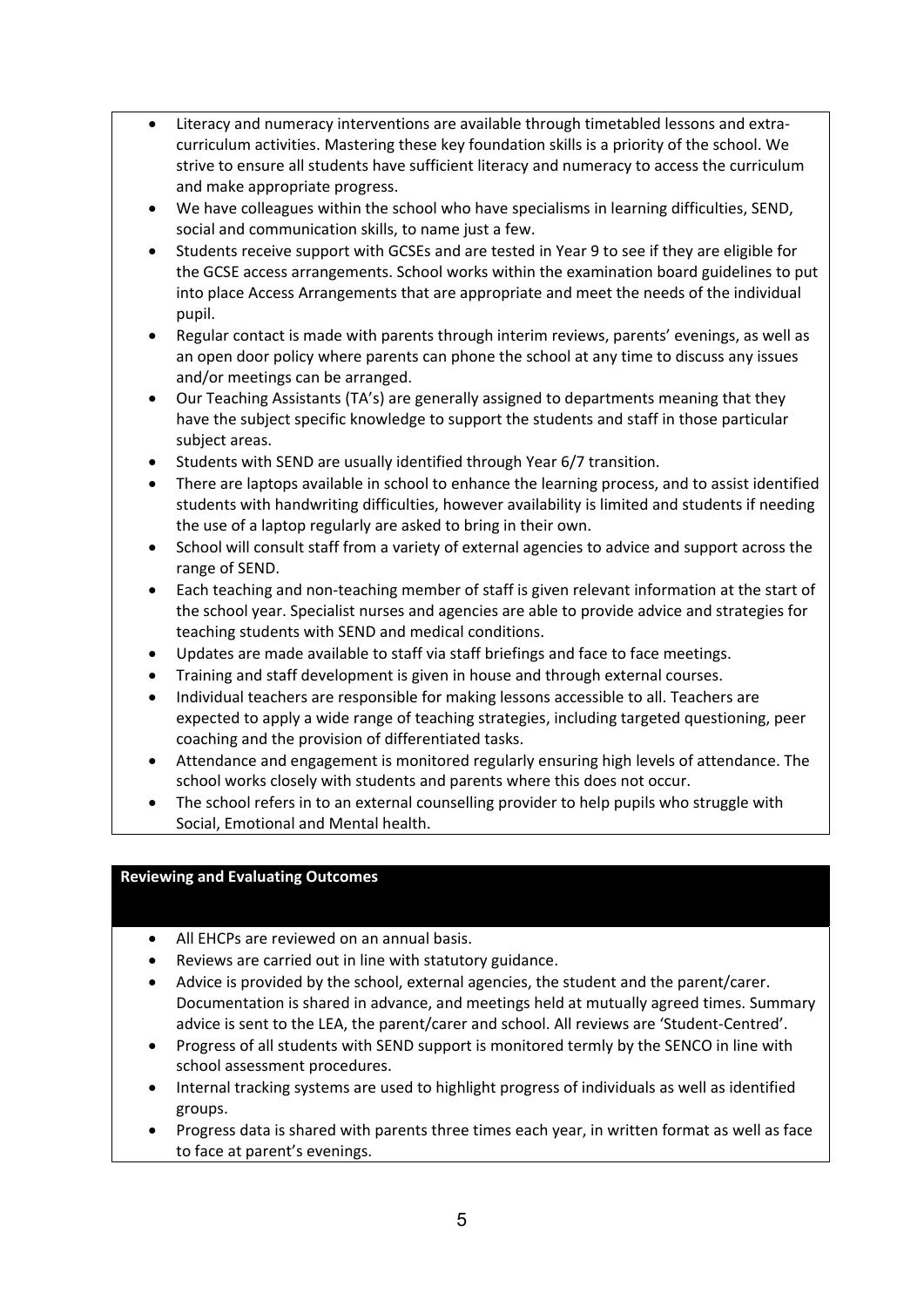- The Learning Support Department operates an 'open door' policy and the school is committed to a working partnership with all parents.
- Underachievement is identified as early as possible and students are supported to develop and progress in line with their capabilities. Students are set individual challenging targets which address the area of underachievement.
- The school meets with parents (by prior arrangement) when a request is made either by us or by the parent. Regular conversations take place over the telephone in order to work together to support the student.
- Specialist teachers are employed to support the student, teachers and support staff and all the resources for the students are shared electronically and available to all staff.

# **Keeping Children Safe**

- The school site is risk assessed annually by the site manager.
- Preliminary assessment is made by the SENCO prior to a student with SEND starting at the school.
- Full risk assessments are carried out by the SENCO as and when required with, when necessary, input from specialists from outside of the school. This is subject to regular review and/or when changes are needed.
- Main reception area at the front of school is a safe place for identified students to be dropped off or picked up by a responsible adult. Students are only released to adults subject to safeguarding procedures. Access for parents onto the school site is restricted at the start and end of the school day unless by special arrangement.
- Learning Support provides a safe-haven and supervised support for students before school (on request), at break, lunchtimes and after school (on request).
- All school trips are processed through "evolve" system and risk assessments are attached to forms, checked by EVC and delivered by group leaders/responsible staff. A first aid trained member of staff will be present on all school trips where a risk has been identified.
- School policy on safeguarding is clear. It is inclusive and comprehensive and specifies additional requirements for pupils with SEND.
- A considerable proportion of the staff, particularly in practical areas such as Technology and PE, are first aid trained.
- The school's anti-bullying policy is available on the school website.
- Emotional, social and behavioural concerns are recorded, reviewed and monitored using CPOMs. This software ensures confidential information is kept private and is only shared with designated staff.
- All staff receive annual safeguarding training, covering child protection, prevent and online safety.
- All medication is kept in a secure area of the school. It is kept in a locked cupboard and there is the availability of a safe for medication that should be in a secure area. The medication is regularly checked to ensure it is replaced should it be or about to go out of date. It is administered by students under the supervision of the first aider.
- Care plans are available and used when planning activities and school trips.

# **Health (including Emotional Health and Wellbeing)**

 The school has a full time first aider and an area in the school is specifically allocated for the students who fall ill.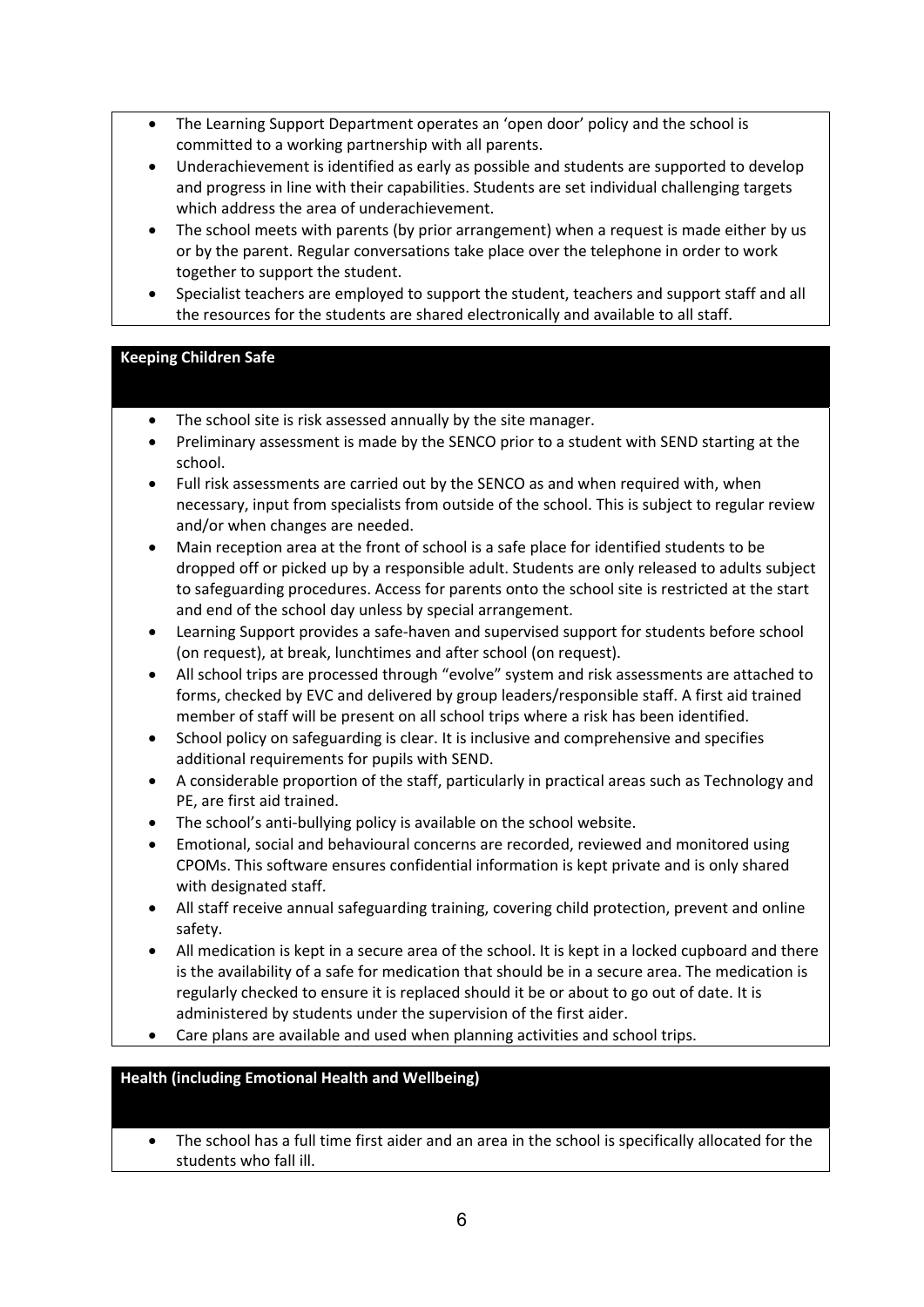- The school encourages healthy lifestyles with water fountains around the site, a salad bar option for lunch and a number of other health options. Fruit is also available and fresh vegetables are included with the main meals.
- A medical form, which is updated yearly, completed by parents/carers is kept in school with full details of any medical conditions and these details are regularly updated.
- Where a student requires medication it is routinely administered by a first aider with parental written consent.
- All medication is kept under lock and key in a central place in Learning Support. For the safety of all the community, students are not allowed to carry medicines in school. The locked cupboard is clearly labelled and designated staff have access to the key.
- Medications in the cupboard are all clearly labelled to identify the student it belongs to. Names are checked carefully and instructions read before a record of any administration is noted.
- Instructions for administration are kept with the medication/ Care Plan.
- All medication is checked regularly for expiry dates, and parents contacted to replace if necessary.
- Some rescue medications are required to be kept refrigerated. These are kept in specific refrigerator purely for medical use.
- A Care Plan is drawn up in conjunction with the parents, child and in some cases medical professional. The Headteacher agrees all Care Plans personally.
- Care Plans are held centrally on the school network for staff to access. They are reviewed annually or if circumstances change.
- All Staff are briefed by the SENCO regularly about students with medical needs. Additional training for staff or first aiders is arranged via the school nurse, or specialist nurse practitioners.
- In the event of a medical emergency, the member of staff is instructed to contact a first aider, the first aider will make the decision regarding treatment on the spot, or whether to call for an ambulance. In the event of a serious incident an ambulance is called immediately, along with the emergency contact adult.
- All accidents are recorded in the school accident book.
- The school does not have any health professional or therapist in residence. Any service can make an appointment to visit a child on site, with parental permission and subject to the school safeguarding protocols. However, we do have access to the school nurse service.
- A number of staff have been trained in the use of epipens, how to administer Buccolam and how to deal with people with diabetes and this is updated on an annual basis.
- The school nurse comes on a weekly basis and sees students on request as well as holding a 'drop in' clinic where the students can discuss any issues they wish to raise.

# **Communication with Parents**

- School website provides contact details for all departments and general school telephone number for general enquiries. Full details on how to contact school is given on the website as well as direct email links.
- Staff visit as many feeder primary schools as possible during the transition period.
- Additional contact days are made available for Year 6 pupils to come and experience working in our school, predominantly at the 'Get to know Bishops' morning.
- A Year 6 Taster Day takes place in July, where the students spend a day in the school and get used to the surroundings. Intake Evenings take place in June before they start in September where the students meet their new Group Tutor.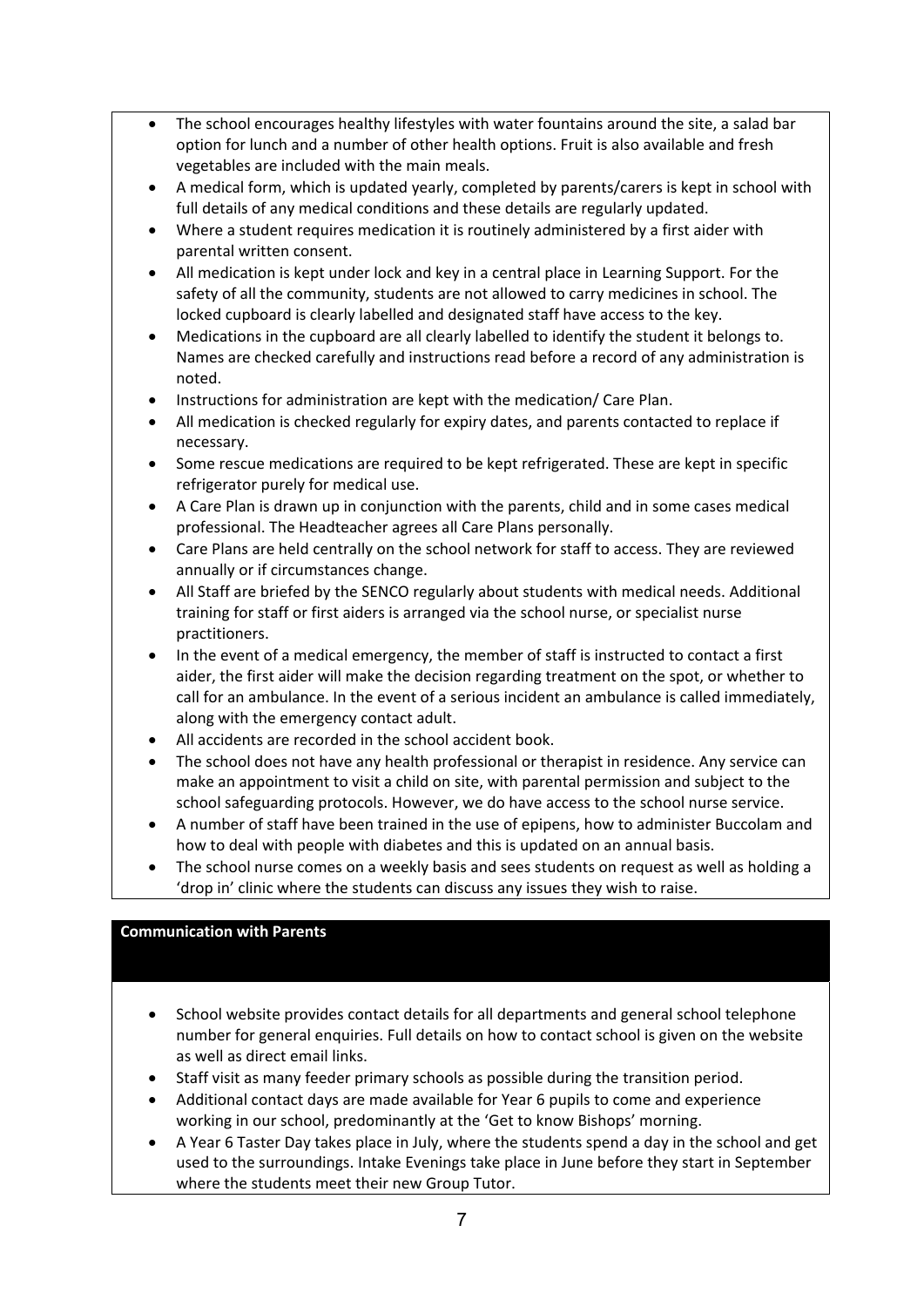- Annual Parents' Evenings are held. Additionally, further information evenings relating to specific activities and careers are held at key points during KS3/4.
- Parental feedback questionnaires are completed at each Parents' Evening.
- Regular communication with parents takes place with an 'open door' policy where parents have and do take advantage of the opportunity to contact the Leaning Support department in the school.
- Parents' Evenings and interim review meetings take place throughout the year and regular tracking of students' progress is followed by interventions to keep the students in line with their targets. Additionally, further information evenings relating to specific activities and subject areas take place across all school years.
- Reports are issued giving details of student attitude to learning and attitude to independent learning as well as predicted end of year levels and grades and their targets.

# **Working Together**

- 'Student Voice' is prominent in the school with a student council and questionnaires asking students' opinions on a number of issues.
- The school eco team improve the sustainability and increase the awareness of all our responsibilities to care for the environment.
- An SEND Governor plays an active role in the department and takes regular interest and liaises with the department.
- Staff appointments involve a student panel which meets with candidates, asks prepared questions and feeds back information to the appointments panel.
- Students with additional needs are able to make their views known in the student's feedback in Annual Reviews, as do parents.
- The constitution of the Governing Body requires parents to be represented on the body. When a vacancy arises or a term of office expires, vacancies are advertised via the website and by letters home. Parents then apply for the vacant positions as set out under the constitution.
- Home/school agreement is signed at the start of each academic year and explicitly supports safety and safeguarding for all.
- The school fulfils the statutory requirement to provide impartial advice and guidance through an independent Careers Advisor
- Students are given support in completing application forms.
- Parents are invited to meet with the SENCO at the annual parents evening to discuss any matters that may have arisen from subject areas.

# **What Help and Support is available for the Family?**

- Support is offered from within the department for any issues that may arise and these are addressed as and when they come to light.
- A Careers Advisor is employed to assist the students in choosing their next steps after school and regular contact is made with the local colleges when they come and talk to the students or if they offer their open days.